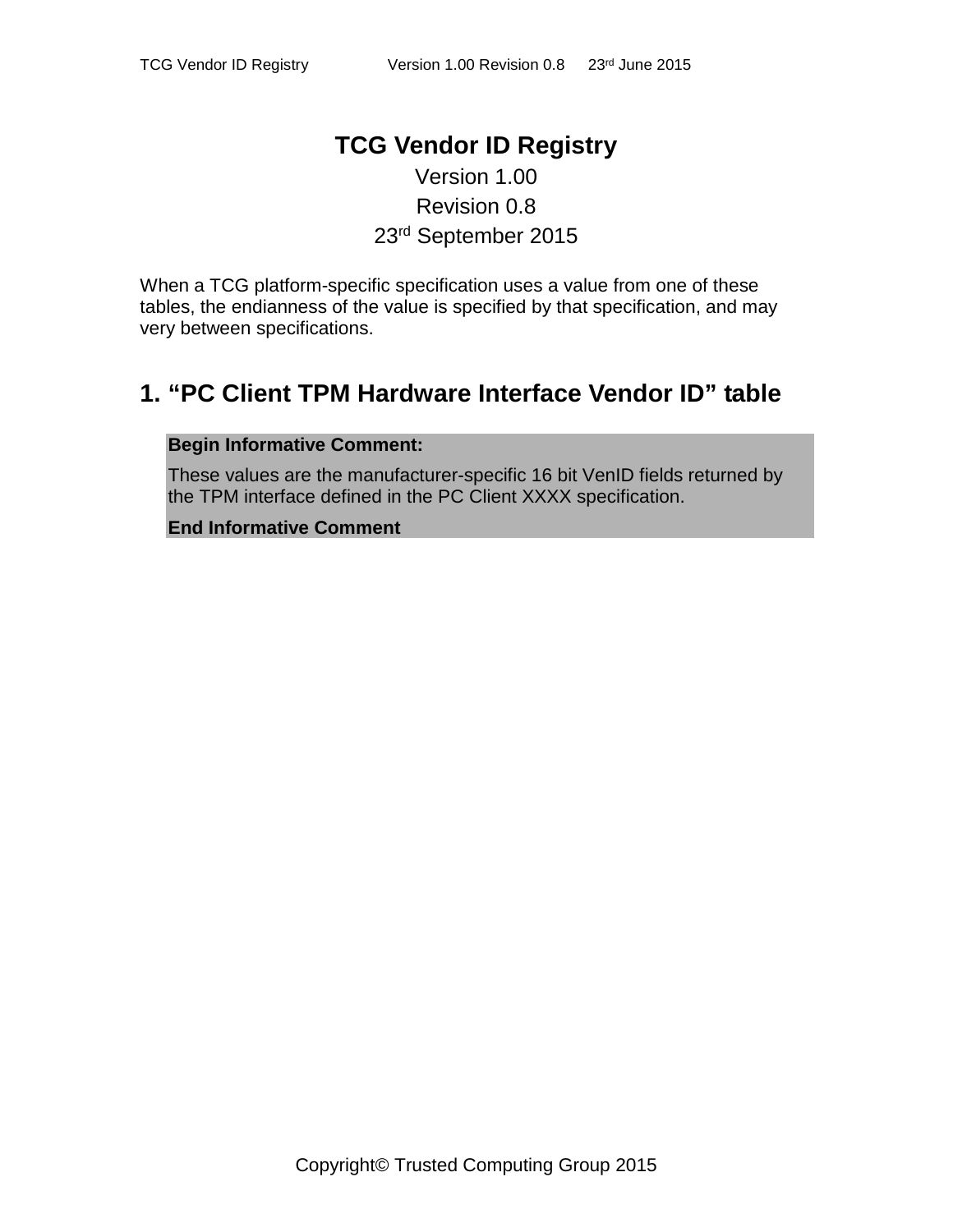|                           | Value      | <b>Other Identifiers</b> | Others     |
|---------------------------|------------|--------------------------|------------|
|                           |            | (e.g., String)           |            |
| Size                      | 16 bits    | <b>TBD</b>               | <b>TBD</b> |
| Format                    | Integer    | <b>TBD</b>               | <b>TBD</b> |
| Assigned By:              | <b>TCG</b> | <b>TBD</b>               | <b>TBD</b> |
|                           |            |                          |            |
| <b>Assigned To:</b>       |            |                          |            |
| <b>AMD</b>                | 0x1022     |                          |            |
| Atmel                     | 0x1114     |                          |            |
| <b>Broadcom</b>           | 0x14E4     |                          |            |
| <b>IBM</b>                | 0x1014     |                          |            |
| Infineon                  | 0x15D1     |                          |            |
| Intel                     | 0x8086     |                          |            |
| Lenovo                    | 0x17AA     |                          |            |
| <b>National Semi</b>      | 0x100B     |                          |            |
| <b>Nationz</b>            | 0x1B4E     |                          |            |
| Qualcomm                  | 0x1011     |                          |            |
| <b>SMSC</b>               | 0x1055     |                          |            |
| <b>STMicroelectronics</b> | 0x104A     |                          |            |
| Samsung                   | 0x144D     |                          |            |
| Sinosun                   | 0x19FA     |                          |            |
| <b>Texas Instruments</b>  | 0x104C     |                          |            |
| Nuvoton                   | 0x1050     |                          |            |
| Technology                |            |                          |            |
| (formerly Winbond)        |            |                          |            |
| <b>Fuzhou Rockchip</b>    | 0x232A     |                          |            |